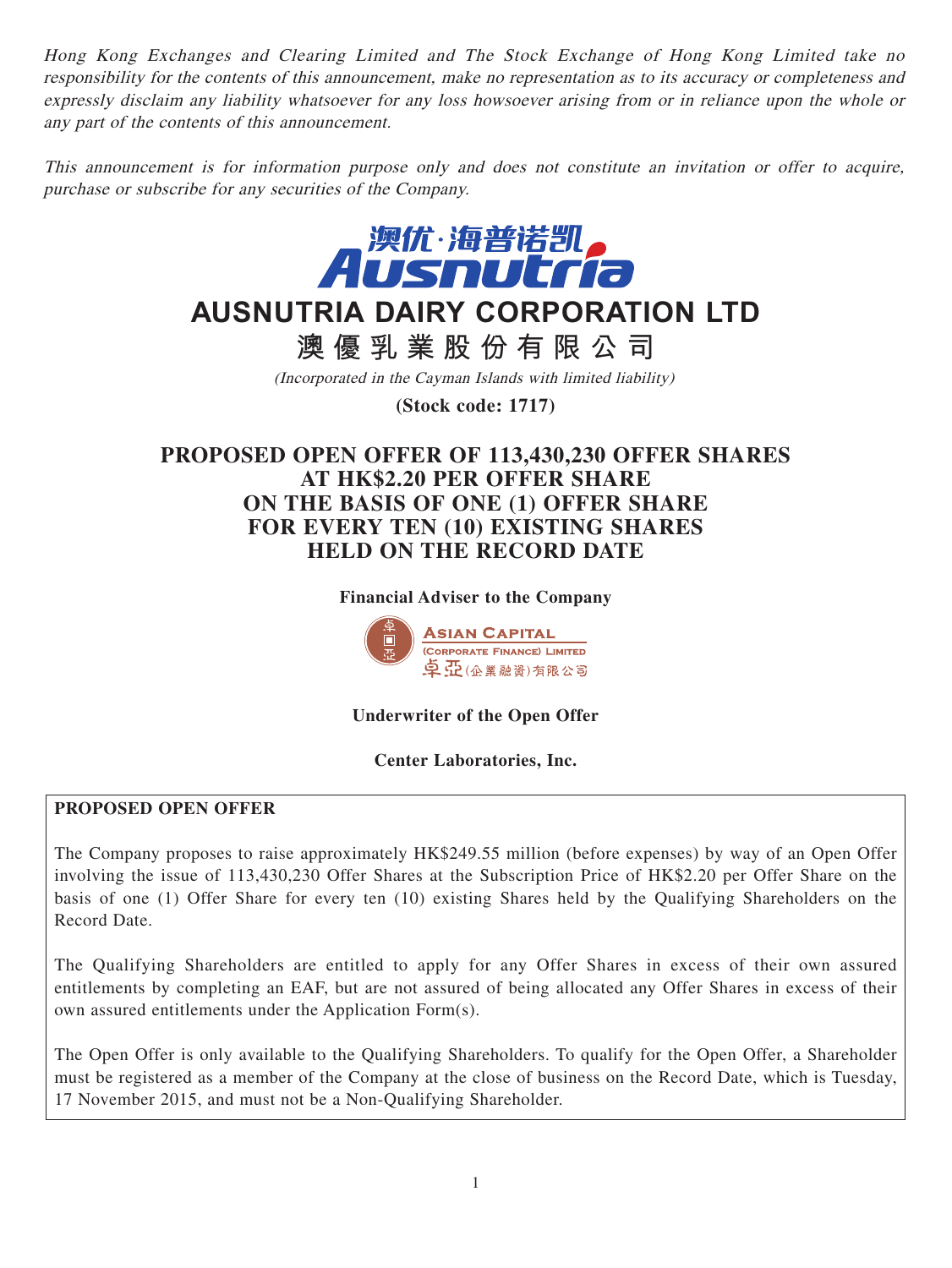In order to be registered as members of the Company at the close of business on the Record Date, the Shareholders must lodge any transfers of Shares (together with the relevant share certificates) with the Registrar, Computershare Hong Kong Investor Services Limited at 17M Floor, Hopewell Centre, 183 Queen's Road East, Wan Chai, Hong Kong for registration no later than 4:30 p.m. (Hong Kong time) on Tuesday, 10 November 2015.

The last day of dealings in the Shares on cum-entitlement basis is Friday, 6 November 2015. The Shares will be dealt in on ex-entitlement basis from Monday, 9 November 2015.

The register of members of the Company will be closed from Wednesday, 11 November 2015 to Tuesday, 17 November 2015, both dates inclusive, for the purpose of determining entitlements of Qualifying Shareholders to the Open Offer. No transfer of the Shares will be registered during this period.

The 82,997,798 Offer Shares, being the Underwritten Shares, will be fully underwritten by the Underwriter, subject to the terms and conditions of the Underwriting Agreement.

The Company will send (i) the Prospectus Documents to the Qualifying Shareholders; and (ii) the Prospectus (i.e. without the Application Form(s) and EAF(s)) to the Non-Qualifying Shareholders for information purposes only.

The gross proceeds of the Open Offer (before expenses) are approximately HK\$249.55 million and net proceeds of the Open Offer (after expenses) are estimated to be approximately HK\$248.35 million. The net proceeds from the Open Offer will be used as to the financing the construction of the Group's new production facilities in the Netherlands, repayment of the Group's borrowings in the Netherlands and any potential investment opportunities as may be identified from time to time.

# **IMPLICATIONS UNDER THE LISTING RULES**

Assuming there is no further issue of new Shares or repurchase of Shares on or before the Record Date, the 113,430,230 Offer Shares proposed to be allotted and issued under the Open Offer represent (a) 10.00% of the Company's issued share capital as at the date of this announcement; and (b) approximately 9.09% of the Company's issued share capital as enlarged by the allotment and issue of the Offer Shares immediately after completion of the Open Offer.

Since the Open Offer will not increase the issued share capital or the market capitalisation of the Company by more than 50% (on its own or when aggregated with any other open offers or rights issues announced by the Company (i) within the twelve month period immediately preceding this announcement or (ii) prior to such twelve month period where dealing in respect of the Shares issued pursuant thereto commenced with such twelve month period, together with any bonus securities, warrants or other convertible securities (assuming full conversion) granted or to be granted to the Shareholders as part of such rights issues or open offers, pursuant to Rule 7.24(5) of the Listing Rules, the Open Offer itself is not subject to the Shareholders' approval.

As at the date of this announcement, since Center Lab is a Shareholder who, together with its two non-wholly owned subsidiaries, are interested in a total of 448,517,964 Shares, representing approximately 39.54% interest in the Company, and Center Lab is held as to approximately 13.00% by Mr. Lin Jung-Chin (being the executive Director of both the Company and Center Lab), Center Lab is a connected person of the Company. Accordingly, the transaction contemplated under the Underwriting Agreement constitutes a connected transaction of the Company under Chapter 14A of the Listing Rules. There is no payment of underwriting commission to Center Lab under the Underwriting Agreement.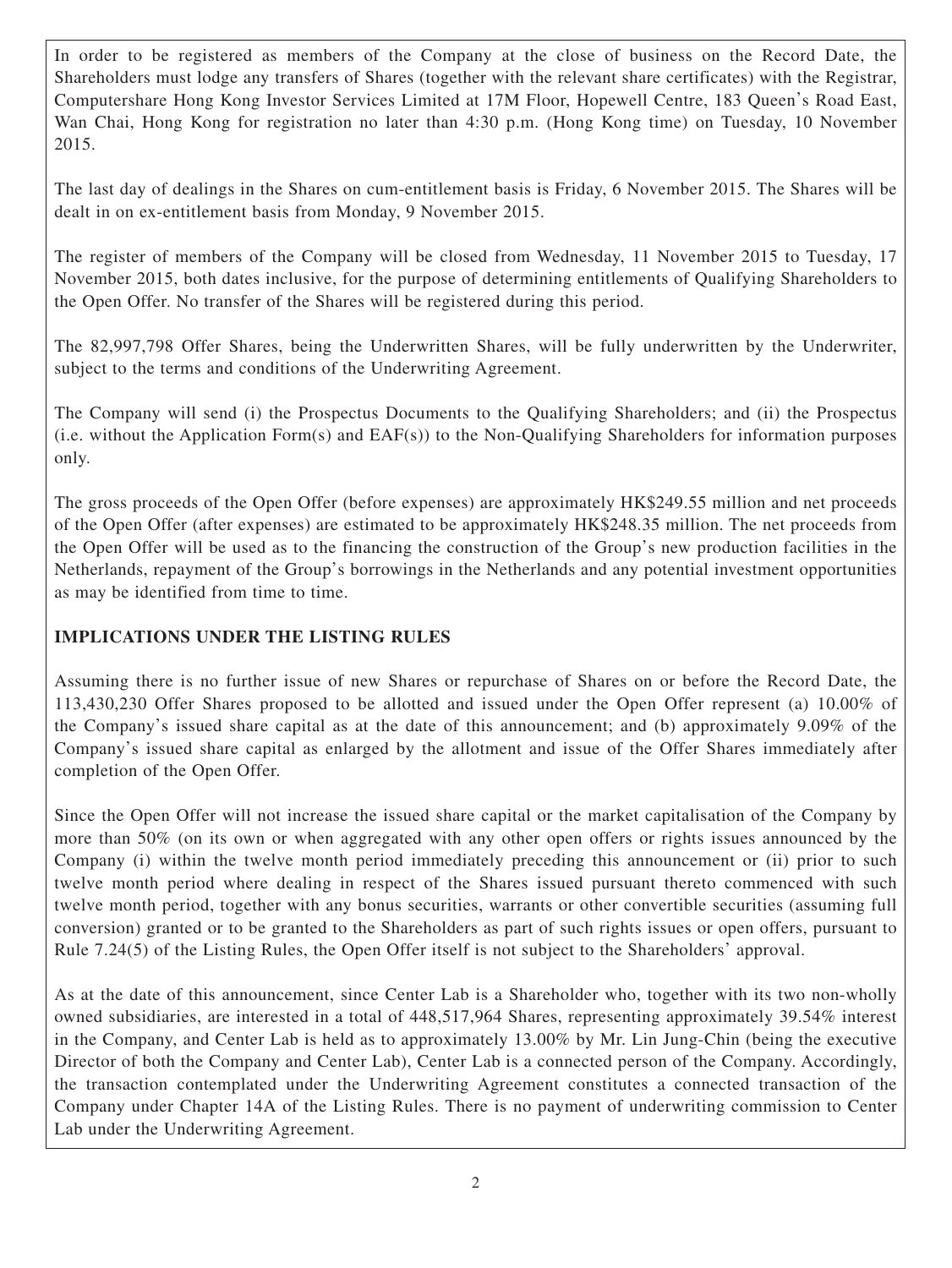Pursuant to Rule 14A.92(2) of the Listing Rules, provided that Rule 7.21(2) of the Listing Rules has been complied with, the allotment and issue of the Underwritten Shares to Center Lab (as Underwriter) pursuant to the Underwriting Agreement will be exempted from the reporting, announcement and independent shareholders' approval requirements of Chapter 14A of the Listing Rules. As the Company has made arrangement for application of the Offer Shares by the Qualifying Shareholders in excess of their assured entitlements under the Open Offer as referred to in Rule 7.21(1) of the Listing Rules, Rule 7.21(2) of the Listing Rules has been complied with and the allotment and issue of the Underwritten Shares to Center Lab (as Underwriter) pursuant to the Underwriting Agreement will be exempt from the reporting, announcement and independent shareholders' approval requirements under Chapter 14A of the Listing Rules.

# **WARNING OF THE RISK OF DEALING IN THE SHARES AND/OR TAKING UP THE OFFER SHARES**

**Dealings in the Offer Shares are expected to take place from 9:00 a.m. (Hong Kong time) on Friday, 11 December 2015. Shareholders and potential investors should note that if the conditions of the Underwriting Agreement are not fulfilled or the Underwriting Agreement is terminated by the Underwriter, the Open Offer will not proceed.**

**Any Shareholders or other persons contemplating selling or purchasing the Offer Shares who are in any doubt about their position are recommended to consult their professional advisers. Any Shareholders or other persons dealings in the Shares up to the date on which all the conditions precedent to the Open Offer are fulfilled (and the date on which the Underwriter' right of termination of the Underwriting Agreement ceases) and any persons dealings in the Offer Shares will accordingly bear the risk that the Open Offer may not become unconditional or may not proceed.**

# **PROPOSED OPEN OFFER**

The Company proposes to raise approximately HK\$249.55 million (before expenses) by way of an Open Offer involving the issue of 113,430,230 Offer Shares at the Subscription Price of HK\$2.20 per Offer Share on the basis of one (1) Offer Share for every ten (10) existing Shares held by the Qualifying Shareholders on the Record Date.

On 28 October 2015 (after trading hours), the Company and the Underwriter entered into the Underwriting Agreement in respect of the proposed Open Offer. Further details of the Open Offer are set out below:

#### **Issue Statistics**

| Basis of the Open Offer:                                                              | One (1) Offer Share for every ten (10) existing Shares held on the<br>Record Date |
|---------------------------------------------------------------------------------------|-----------------------------------------------------------------------------------|
| Number of Shares in issue as<br>at the date of this announcement:                     | 1,134,302,300 Shares                                                              |
| Subscription Price:                                                                   | HK\$2.20 per Offer Share                                                          |
| Number of Offer Shares:                                                               | 113,430,230 Offer Shares                                                          |
| Underwriter:                                                                          | Center Lab                                                                        |
| Funds to be raised before expenses:                                                   | HK\$249,546,506                                                                   |
| Enlarged issued share capital of<br>the Company upon completion of<br>the Open Offer: | 1,247,732,530 Shares                                                              |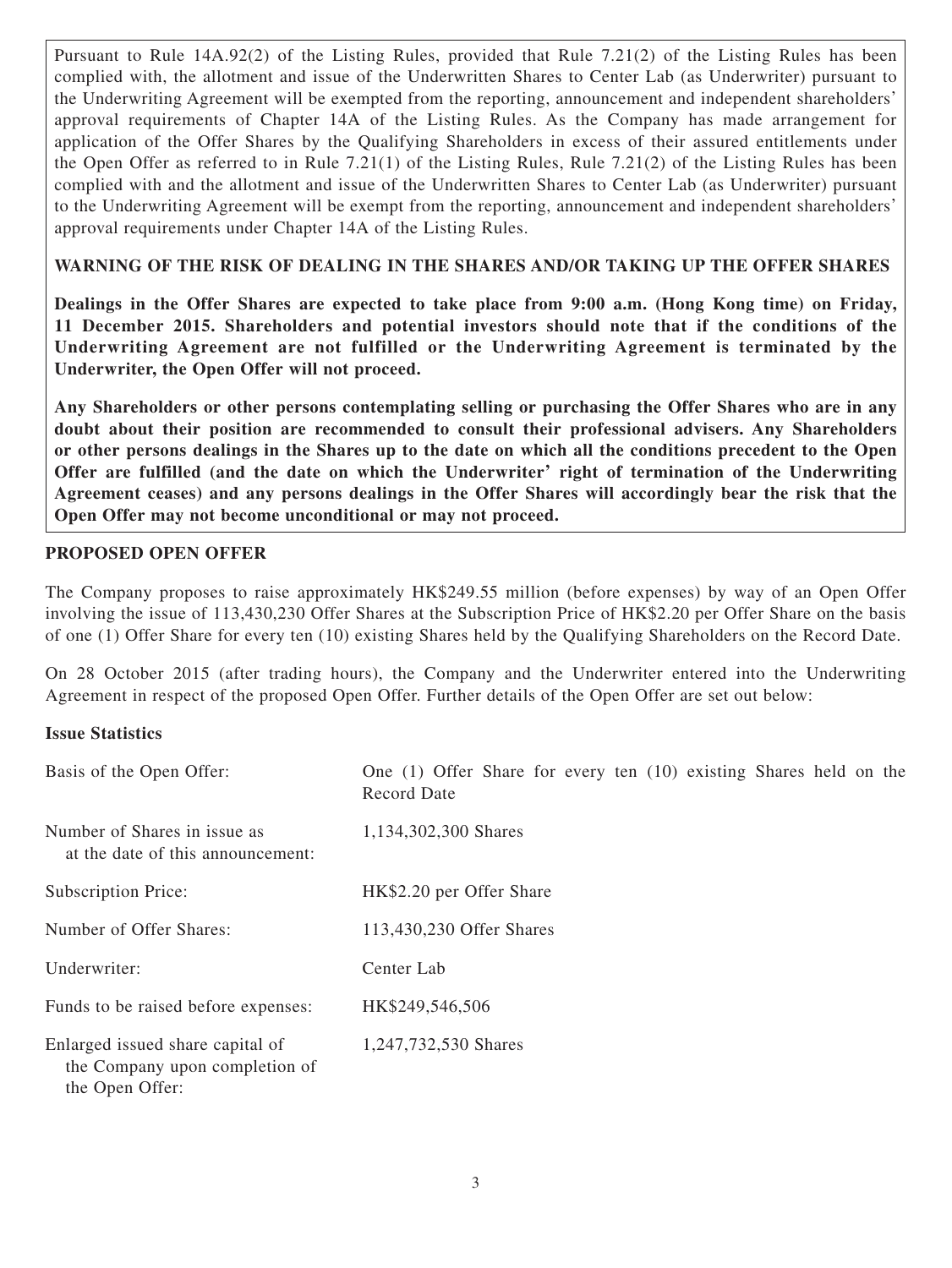Assuming there is no change to the issued share capital of the Company from the date of this announcement up to the Record Date, the 113,430,230 Offer Shares represent (a) 10.00% of the Company's issued share capital as at the date of this announcement; and (b) approximately 9.09% of the Company's issued share capital as enlarged by the issue of the Offer Shares.

As at the date of this announcement, the Company had no derivatives, options, warrants and conversion rights or other similar rights which are convertible or exchangeable into Shares.

## **The Subscription Price**

The Subscription Price is HK\$2.20 per Offer Share, payable in full upon acceptance of the relevant assured allotment of the Offer Shares and, where applicable, application for excess Offer Shares under the Open Offer.

The Subscription Price of HK\$2.20 per Offer Share represents:

- (a) a premium of approximately 6.28% to the closing price of HK\$2.07 per Share as quoted on the Stock Exchange on the Last Trading Day;
- (b) a premium of approximately 1.85% to the average closing price of approximately HK\$2.16 per Share as quoted on the Stock Exchange for the last five consecutive trading days up to and including the Last Trading Day;
- (c) a premium of approximately 5.77% to the theoretical ex-entitlement price of approximately HK\$2.08 per Share, based on the closing price of HK\$2.07 per Share as quoted on the Stock Exchange on the Last Trading Day; and
- (d) a premium of approximately 83.33% to the unaudited consolidated net assets per Share of approximately HK\$1.20 as at 30 June 2015 (based on the Company's unaudited consolidated net assets attributable to owners of the Company of approximately RMB1,120,093,000 (equivalent to approximately HK\$1,366,513,460) as at 30 June 2015 and 1,134,302,300 Shares in issue as at the Last Trading Day).

The Subscription Price was determined after due consideration by the Board with reference to, among others, the prevailing market price of the Shares prior to the Last Trading Day and the net assets value of the Company as at 30 June 2015.

Taking into account the estimated expense in connection with the Open Offer of approximately HK\$1.20 million, the net price per Offer Share is expected to be approximately HK\$2.19, upon full acceptance of the relevant assured allotment of Offer Shares.

#### **Qualifying Shareholders**

The Open Offer is only available to the Qualifying Shareholders. The Company will send (i) the Prospectus Documents to the Qualifying Shareholders; and (ii) the Prospectus (i.e. without the Application Form(s) and EAF(s)) to the Non-Qualifying Shareholders for information purposes only on or about Wednesday, 18 November 2015.

To qualify for the Open Offer, a Shareholder must:

- (a) be registered as a member of the Company at the close of business on the Record Date; and
- (b) not be a Non-Qualifying Shareholder.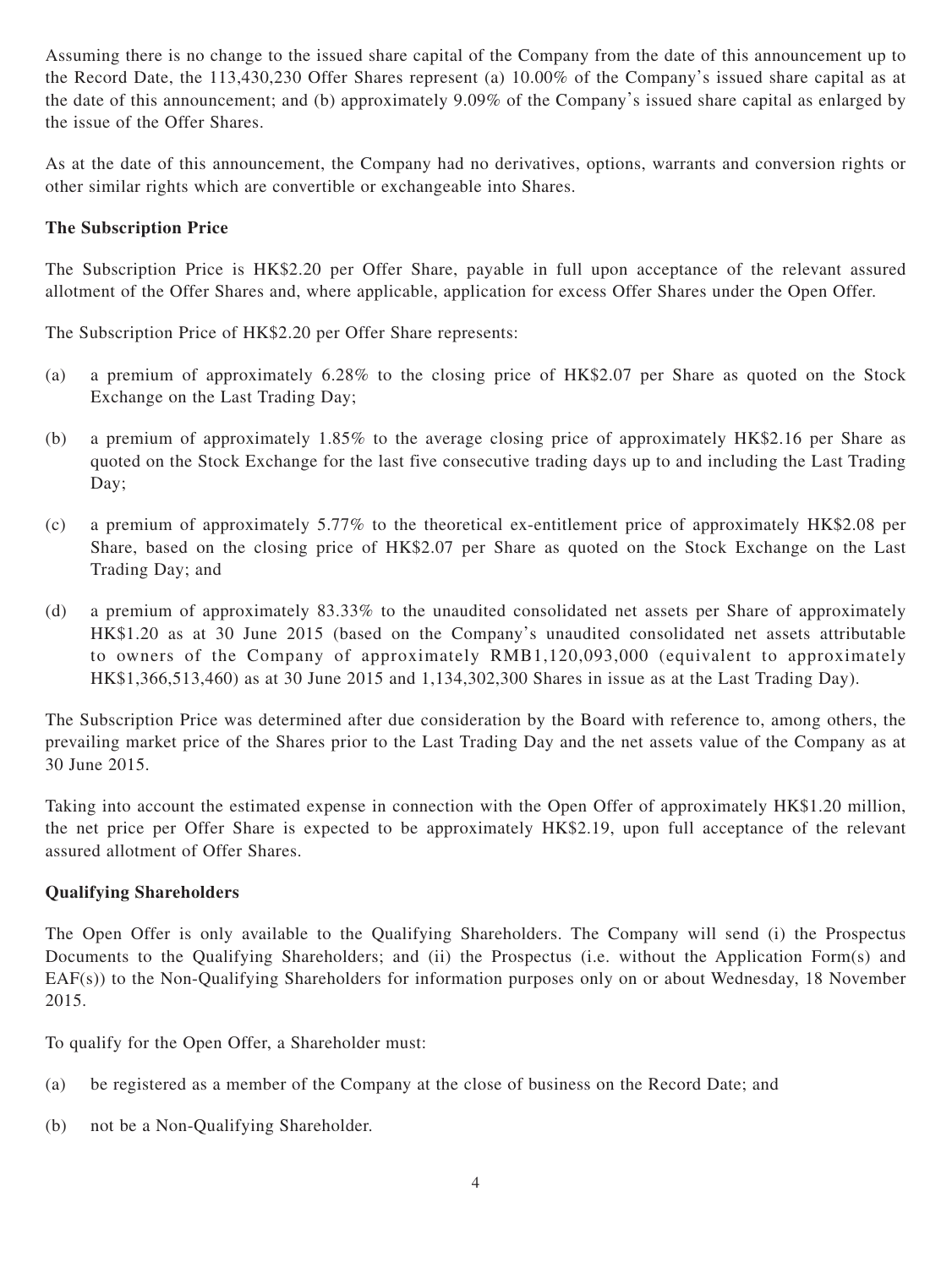In order to be registered as members of the Company at the close of business on the Record Date, the Shareholders must lodge any transfers of Shares (together with the relevant share certificates) with the Registrar, Computershare Hong Kong Investor Services Limited at 17M Floor, Hopewell Centre, 183 Queen's Road East, Wan Chai, Hong Kong for registration no later than 4:30 p.m. (Hong Kong time) on Tuesday, 10 November 2015.

The invitation to subscribe for the Offer Shares to be made to the Qualifying Shareholders will not be transferable.

Shareholders with their Shares held by a nominee (or which are held in CCASS) should note that the Directors will regard the nominee (including HKSCC) as a single Shareholder according to the register of members of the Company. Investors whose Shares are registered in the name of a nominee (or which are held in CCASS) should note that the aforesaid arrangement in relation to the allocation of excess Offer Shares will not be extended to them individually. Beneficial owners with their Shares held by a nominee (or which are held in CCASS) are advised to consider whether they would like to arrange for the registration of the relevant Shares in their own names prior to the Record Date. Shareholders whose Shares are held by a nominee (or which are held in CCASS) and who would like to have their names registered on the register of members of the Company, must lodge all necessary documents with the Registrar by 4:30 p.m. (Hong Kong time) on Tuesday, 10 November 2015.

#### **Closure of register of members**

The register of members of the Company will be closed from Wednesday, 11 November 2015 to Tuesday, 17 November 2015, both dates inclusive, for the purpose of determining entitlements of Qualifying Shareholders to the Open Offer. No transfer of the Shares will be registered during this period.

#### **Rights of the Non-Qualifying Shareholders**

If, at the close of business on the Record Date, a Shareholder's address on the register of member of the Company is in a place outside Hong Kong, that Overseas Shareholder may not be eligible to take part in the Open Offer as the Prospectus Documents will not be registered and/or filed under the applicable securities legislation of any jurisdictions other than Hong Kong.

# **Overseas Shareholders should note that they may or may not be entitled to the Open Offer, subject to the results of enquiries made by the Directors pursuant to Rule 13.36(2)(a) of the Listing Rules. Accordingly, Overseas Shareholders should exercise caution when dealing in the securities of the Company.**

In compliance with Rule 13.36(2) of the Listing Rules, the Board will make enquiries, to be based on legal advice, regarding the feasibility of extending the Open Offer to the Overseas Shareholders, if any. If, after making such enquiry, the Board is of the opinion that it would be necessary or expedient on account either of the legal restrictions under the laws of the relevant places or the requirements of the relevant regulatory bodies or stock exchanges in that place, not to offer the Offer Shares to the Overseas Shareholders, the Open Offer will not be available to the Overseas Shareholders. Accordingly, the Open Offer will not be extended to the Non-Qualifying Shareholders.

The Company will, subject to compliance with the relevant local laws, regulations and requirements, send copies of the Prospectus for information only to such Non-Qualifying Shareholders, but the Company will not send the Application Form(s) and EAF(s) to such Non-Qualifying Shareholders.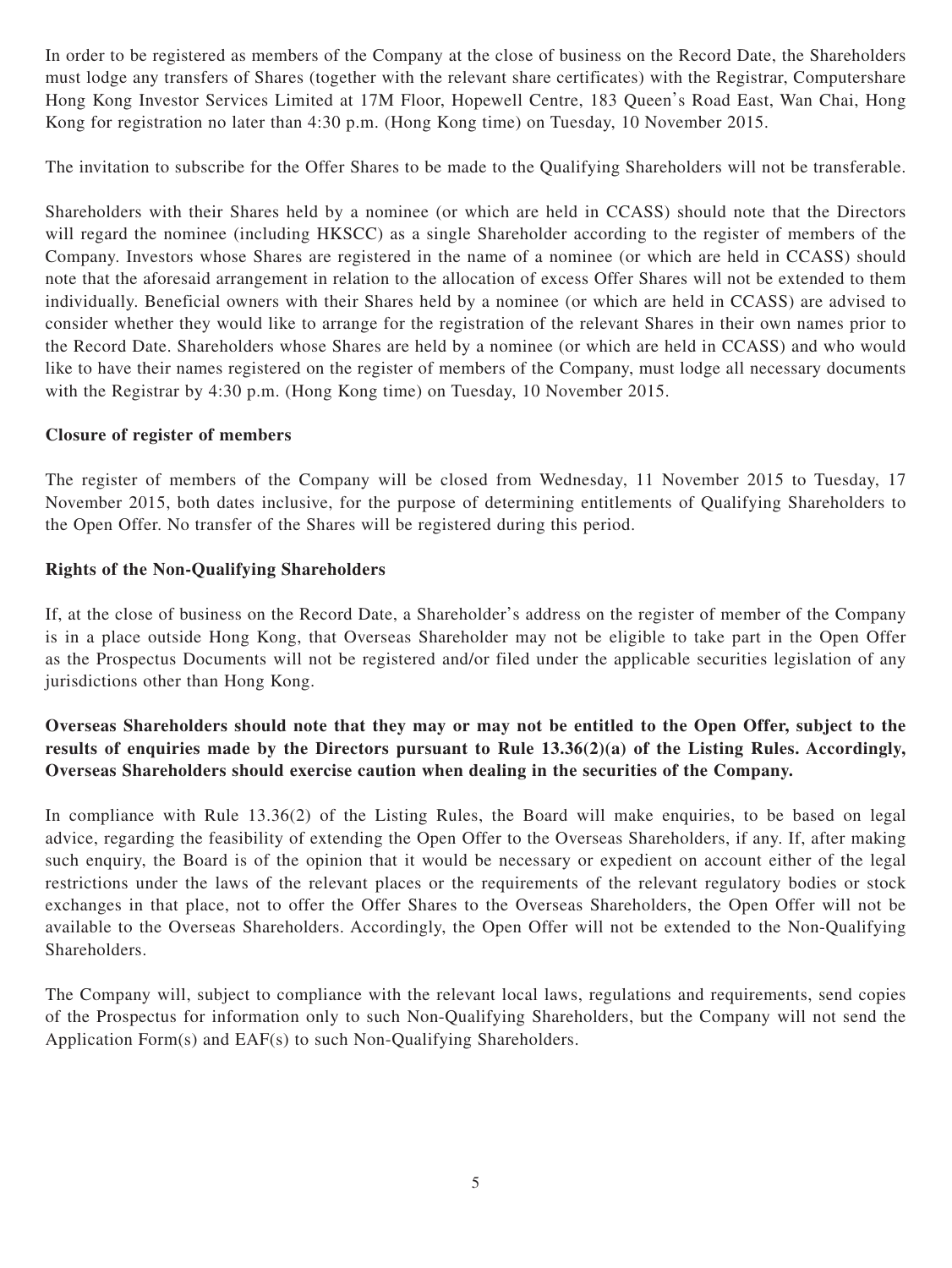# **Those Qualifying Shareholders who do not take up the Offer Shares in full to which they are entitled and the Non-Qualifying Shareholders should note that their shareholdings in the Company will be diluted upon completion of the Open Offer.**

#### **Basis of assured allotment**

The basis of the assured allotment shall be one (1) Offer Share for every ten (10) existing Shares held on the Record Date. Application for all or any part of a Qualifying Shareholder's assured allotment should be made by completing the Application Form(s) and lodging the same with a remittance for the Offer Shares being applied for.

#### **Fractions of the Offer Shares**

Fractions of the Offer Shares will not be allotted to the Qualifying Shareholders and fractional entitlements will be rounded down to the nearest whole number of Offer Shares. Any Offer Shares created from the aggregation of fractions of the Offer Shares will be available for excess application by the Qualifying Shareholders. Should there be no excess application by the Qualifying Shareholders, those Offer Shares created from the aggregation of fractions of the Offer Shares will be taken up by the Underwriter.

#### **Status of the Offer Shares**

The Offer Shares when allotted, issued and fully paid, will rank pari passu in all respects with the then existing Shares in issue. Holders of the Offer Shares will be entitled to receive all future dividends and distributions which may be declared, made or paid after the date of allotment of the Offer Shares. Dealings in the Offer Shares will be subject to payment of stamp duty in Hong Kong, Stock Exchange trading fees, Securities and Futures Commission transaction levy and other applicable fees and charges in Hong Kong.

#### **Application for excess Offer Shares**

The Offer Shares to which the Non-Qualifying Shareholders would otherwise have been entitled, any assured allotments of the Offer Shares which have not been accepted by the Qualifying Shareholders, and the Offer Shares created by aggregation of fractional Offer Shares, will be available for excess application by the Qualifying Shareholders. The Qualifying Shareholders are entitled to apply for any Offer Shares in excess of their own assured allotments by completing an EAF, but are not assured of being allocated any Offer Shares in excess of their assured allotments under the Application Forms.

The Company will allocate the excess Offer Shares of assured allotment at their discretion on a fair and equitable basis and on a pro-rata basis to excess Offer Shares being applied for under each application. The basis of allocation of such excess Offer Shares will be disclosed in the Prospectus.

However, no preference will be given to topping-up odd lots to whole board lots. Shareholders who have been offered odd lots of the Offer Shares should note that there is no guarantee that such odd lots of the Offer Shares will be topped up to create whole board lots pursuant to applications for excess Offer Shares. Any Offer Shares not applied for by the Qualifying Shareholders and not taken by excess application will be taken up by the Underwriter.

The Application Form and the EAF will be enclosed with the Prospectus entitling the Qualifying Shareholders to whom it is addressed to accept the Offer Shares as shown therein subject to payment in full by the Latest Time for Acceptance. Application may be made only by the Qualifying Shareholders by completing an EAF and lodging the same with a separate remittance for the excess Offer Shares being applied for.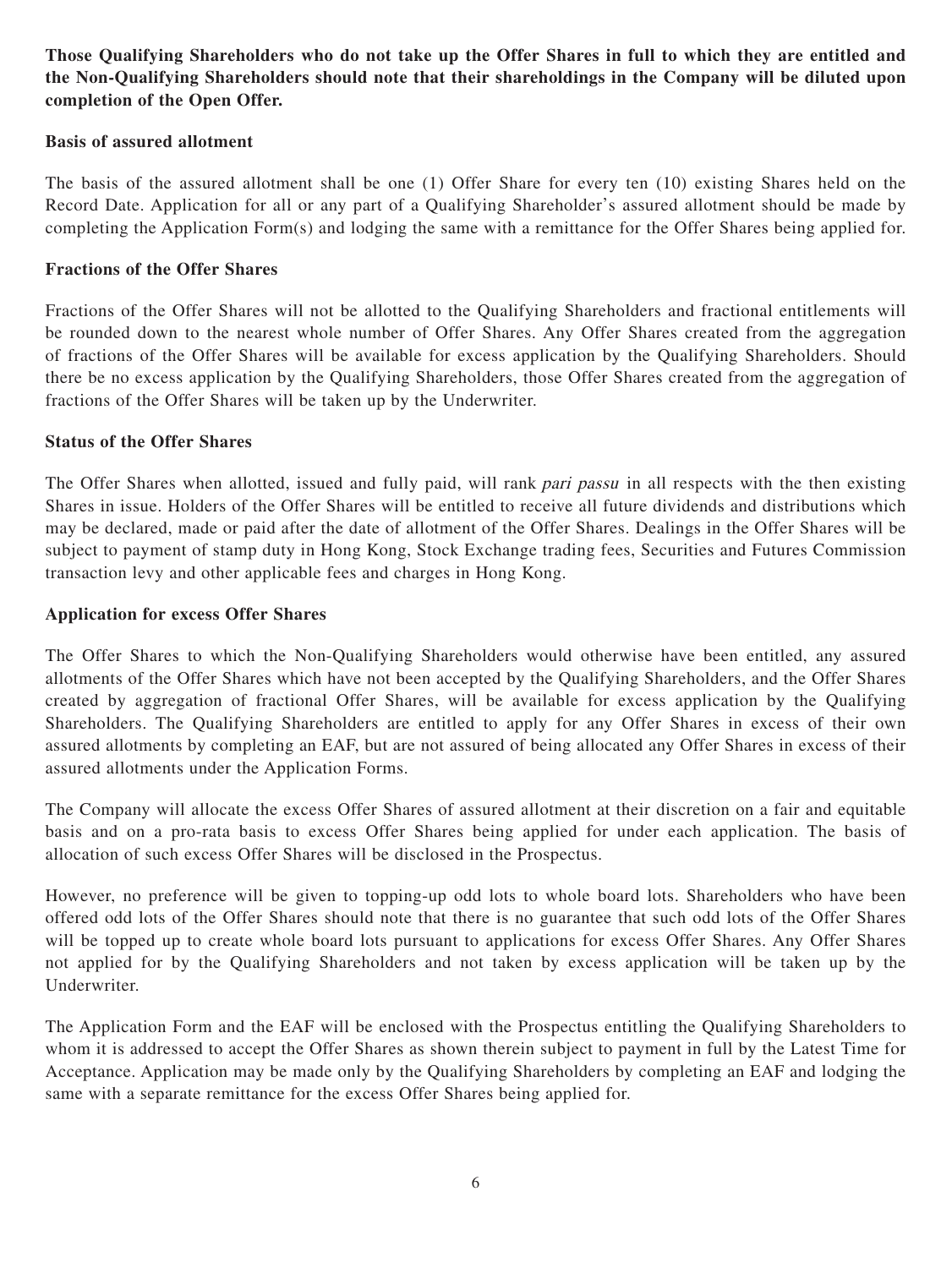## **Share certificates for the Offer Shares and refund cheques for the Open Offer**

Subject to the fulfillment or waiver (as the case may be) of the conditions of the Open Offer, share certificates for all fully-paid Offer Shares (including the excess Offer Shares) are expected to be posted by ordinary post to the Qualifying Shareholders who have validly accepted and applied for and paid for the Offer Shares at their own risk on or before Thursday, 10 December 2015. Refund cheques in respect of wholly or partially unsuccessful applications for the excess Offer Shares (if any) are expected to be posted on or before Thursday, 10 December 2015 by ordinary post to the applicants at their own risk.

Each successful applicant will receive one share certificate for all the fully-paid Offer Shares allotted and issued to him/her/it.

## **Application for listing of the Offer Shares**

The Company will apply to the Listing Committee of the Stock Exchange for the listing of and permission to deal in the Offer Shares.

No part of the securities of the Company is listed or dealt in on any stock exchange other than the Stock Exchange and no such listing or permission to deal is proposed to be sought.

Subject to the granting of the listing of, and permission to deal in, the Offer Shares on the Stock Exchange, the Offer Shares will be accepted as eligible securities by HKSCC for deposit, clearance and settlement in CCASS with effect from the respective commencement dates of dealings in the Offer Shares on the Stock Exchange or such other dates as determined by HKSCC. Settlement of transactions between participants of the Stock Exchange on any trading day is required to take place in CCASS on the second trading day thereafter. All activities under CCASS are subject to the General Rules of CCASS and CCASS Operational Procedures in effect from time to time.

#### **THE UNDERWRITING AGREEMENT**

| Date:                                   | 28 October 2015 (after trading hours)                                                                                                                                                                                                                                                                                                                                                                                                             |
|-----------------------------------------|---------------------------------------------------------------------------------------------------------------------------------------------------------------------------------------------------------------------------------------------------------------------------------------------------------------------------------------------------------------------------------------------------------------------------------------------------|
| Issuer:                                 | The Company                                                                                                                                                                                                                                                                                                                                                                                                                                       |
| Underwriter:                            | Center Lab                                                                                                                                                                                                                                                                                                                                                                                                                                        |
| Number of Shares being<br>underwritten: | All Offer Shares (other than those which have been irrevocably undertaken to be<br>subscribed by the Underwriter in its capacity as the controlling Shareholder), being<br>no more than 82,997,798 Offer Shares (assuming no new Shares being issued and<br>there being no buy-back of Shares by the Company on or before the Record Date)<br>which will be fully underwritten by the Underwriter.                                                |
| Commission and expenses:                | Under the Underwriting Agreement, Center Lab shall not be entitled to any<br>underwriting commission in respect of its underwriting of the Open Offer. The<br>Company will, by not later than the date of despatch of the share certificates in<br>respect of the Offer Shares, pay and reimburse to the Underwriter all reasonable<br>legal fees and other reasonable out-of-pocket expenses of the Underwriter in respect<br>of the Open Offer. |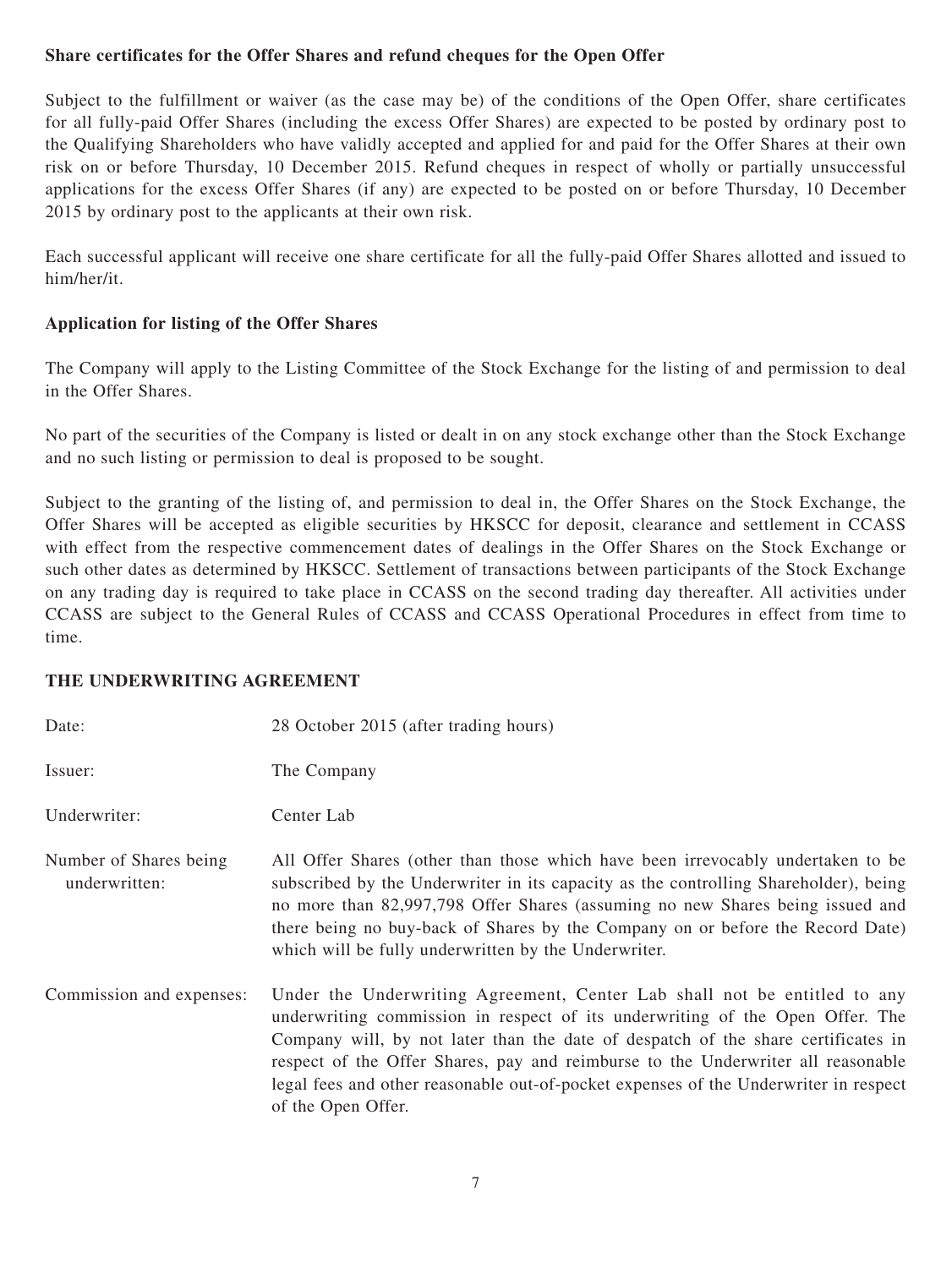As at the date of this announcement, Center Lab is a Shareholder who holds 304,324,321 Shares, representing approximately 26.83% interest in the Company. Center Lab is held as to approximately 13.00% by Mr. Lin Jung-Chin (being the executive Director of both the Company and Center Lab). The ordinary course of business of Center Lab does not include underwriting.

## **Irrevocable undertakings**

Pursuant to the Underwriting Agreement, the Underwriter irrevocably undertakes to the Company:

- (a) it shall not dispose, or agree to dispose of, any Shares held by it from the date of the Underwriting Agreement until the announcement of the results of the Open Offer is published;
- (b) to accept its assured entitlements under the Open Offer for an aggregate of 30,432,432 Offer Shares; and
- (c) to lodge the Application Form in respect of its assured entitlements under the Open Offer accompanied by appropriate remittances which shall be honoured on first presentation and otherwise comply with the procedures for such acceptance and application as described in the Prospectus Documents prior to the Latest Time for Acceptance.

#### **Termination of the Underwriting Agreement**

If, prior to the Latest Time for Termination (if the date of the Latest Time for Termination shall be a business day on which a tropical cyclone warning signal no. 8 or above or a black rainstorm warning signal is or remains hoisted in Hong Kong between 9:00 a.m. and 4:00 p.m. (both Hong Kong time) on that day, the date of the Latest Time for Termination shall be the next business day on which no tropical cyclone warning signal no. 8 or above or no black rainstorm warning signal is or remains hoisted in Hong Kong between 9:00 a.m. and 4:00 p.m. (both Hong Kong time) on that day):

- (1) (a) the introduction of any new law or regulation or any change in existing law or regulation (or the judicial interpretation thereof) or other occurrence of any nature whatsoever which may in the reasonable opinion of the Underwriter materially and adversely affect the business or the financial or trading position or the prospects of the Group as a whole or is materially adverse in the context of the Open Offer; or
	- (b) the occurrence of any local, national or international event or change (whether or not forming part of a series of events or changes occurring or continuing before and/or after the date hereof) of a political, military, financial, economic or other nature (whether or not ejusdem generis with any of the foregoing), or in the nature of any local, national or international outbreak or escalation of hostilities or armed conflict, or affecting local securities markets which may, in the reasonable opinion of the Underwriter materially and adversely affect the business or the financial or trading position or the prospects of the Group as a whole or materially and adversely prejudice the success of the Open Offer or otherwise makes it inexpedient or inadvisable to proceed with the Open Offer; or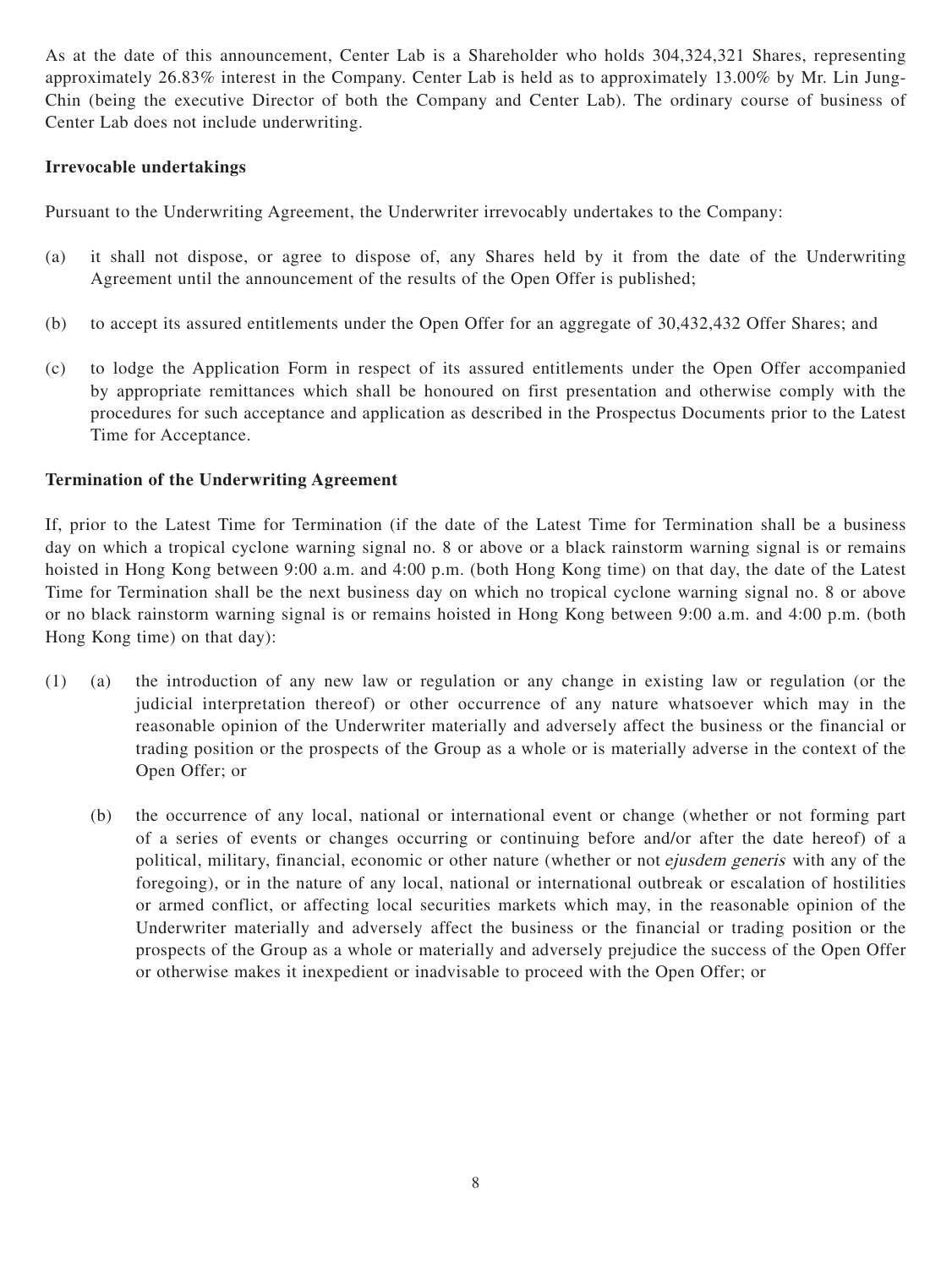- (2) any adverse change in market conditions (including without limitation, any change in fiscal or monetary policy, or foreign exchange or currency markets, suspension or material restriction of trading in securities) occurs which in the reasonable opinion of the Underwriter is likely to materially or adversely affect the success of the Open Offer or otherwise makes it inexpedient or inadvisable to proceed with the Open Offer; or
- (3) there is any change in the circumstances of the Company or any member of the Group which in the reasonable opinion of the Underwriter will materially and adversely affect the prospects of the Company, including without limiting the generality of the foregoing the presentation of a petition or the passing of a resolution for the liquidation or winding up or similar event occurring in respect of any of member of the Group or the destruction of any material asset of the Group; or
- (4) any event of force majeure including, without limiting the generality thereof, any act of God, war, riot, public disorder, civil commotion, fire, flood, explosion, epidemic, terrorism, strike or lock-out which would, in the reasonable opinion of the Underwriter materially and adversely affect the business or the financial or trading position or the prospects of the Group as a whole; or
- (5) any other material adverse change in relation to the business or the financial or trading position or the prospects of the Group as a whole whether or not ejusdem generis with any of the foregoing; or
- (6) any matter which, had it arisen or been discovered immediately before the date of the Prospectus and not having been disclosed in the Prospectus, would have constituted, in the reasonable opinion of any of the Underwriter, a material omission in the context of the Open Offer; or
- (7) any suspension in the trading of securities generally or the Company's securities on the Stock Exchange for a period of more than ten consecutive business days, excluding any suspension in connection with the clearance of this announcement or the Prospectus Documents or other announcements or circulars in connection with the Open Offer,

the Underwriter shall be entitled by notice in writing to the Company, served prior to the Latest Time for Termination, to terminate the Underwriting Agreement.

Pursuant to the Underwriting Agreement, the Underwriter shall also be entitled by notice in writing to rescind the Underwriting Agreement if prior to the Latest Time for Termination:

- (1) any material breach of any of the representations, warranties or undertakings contained in the Underwriting Agreement comes to the knowledge of the Underwriter; or
- (2) any event occurring or matter arising on or after the date of the Underwriting Agreement and prior to the Latest Time for Termination which if it had occurred or arisen before the date of the Underwriting Agreement would have rendered any of the warranties contained the Underwriting Agreement untrue or incorrect in any material respect comes to the knowledge of the Underwriter.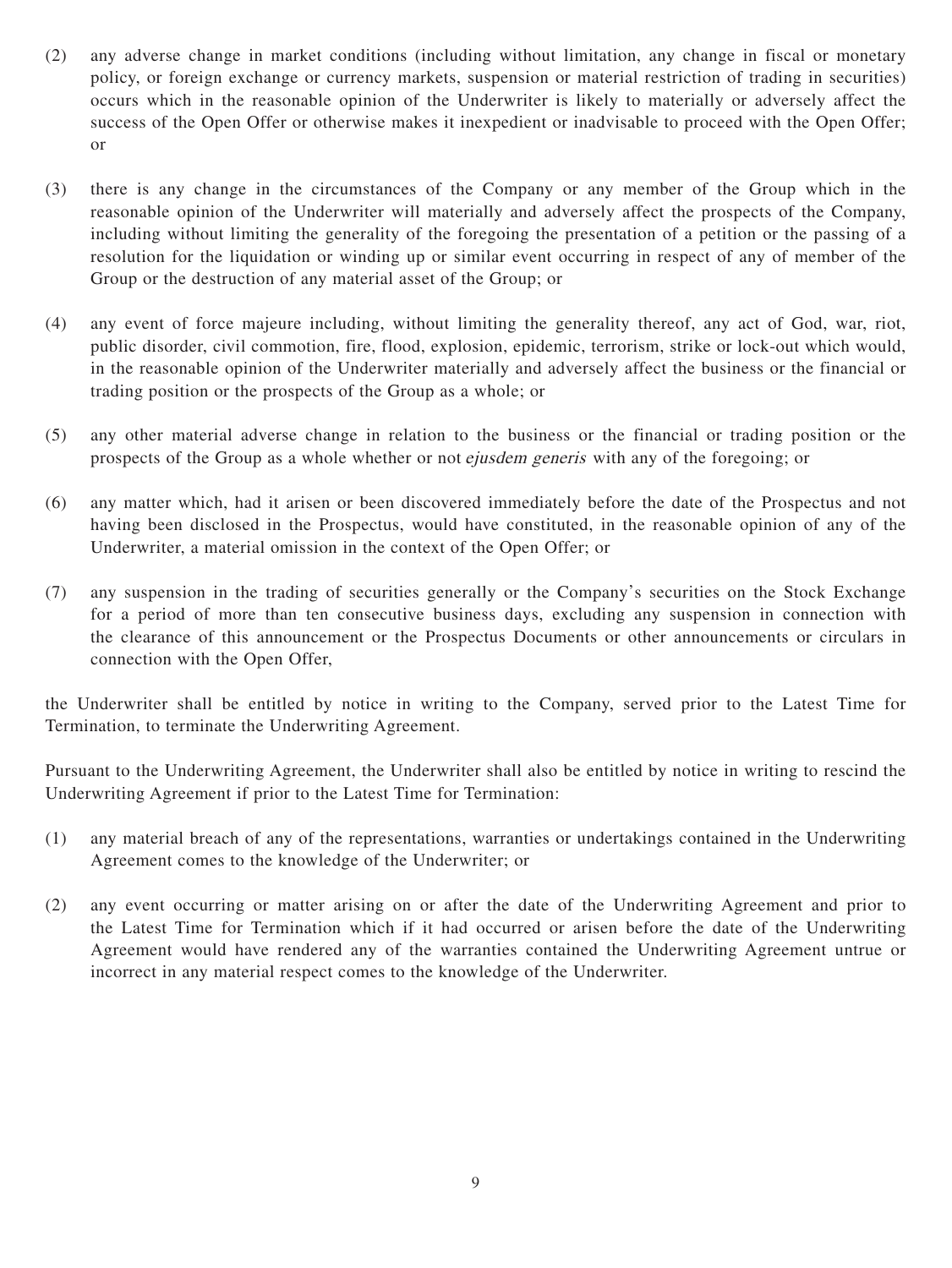# **Conditions precedent to the Open Offer and the Underwriting Agreement**

The Open Offer is subject to the Underwriting Agreement having become unconditional and not being terminated in accordance with its terms. The Underwriting Agreement is conditional upon, among other things,

- (1) the delivery to the Stock Exchange for authorisation and the registration with the Registrar of Companies in Hong Kong respectively one copy of each of the Prospectus Documents duly signed by two Directors (or by their agents duly authorised in writing) as having been approved by resolution of the Directors (and all other documents required to be attached thereto) and otherwise in compliance with the Listing Rules and the Companies (Winding Up and Miscellaneous Provisions) Ordinance not later than the Prospectus Posting Date;
- (2) the posting of the Prospectus Documents to the Qualifying Shareholders and the posting of the Prospectus only to the Non-Qualifying Shareholders, if any, for information purpose only explaining the circumstances in which they are not permitted to participate in the Open Offer on or before the Prospectus Posting Date;
- (3) the Listing Committee of the Stock Exchange granting or agreeing to grant (subject to allotment) and not having withdrawn or revoked listing of and permission to deal in the Offer Shares by no later than the first day of their dealings on the Stock Exchange;
- (4) the obligations of the Underwriter becoming unconditional and the Underwriting Agreement is not terminated in accordance with its terms;
- (5) compliance with and performance of all undertakings and obligations of the Company under the Underwriting Agreement;
- (6) compliance with the requirements under the applicable laws and regulations of Hong Kong and the Cayman Islands; and
- (7) the Underwriter having obtained all necessary consent and/or approval for entering into the Underwriting Agreement or the transactions contemplated therein.

The conditions precedent as set out above (other than condition (5) which can only be waived by the Underwriter) are incapable of being waived. If the conditions precedent are not satisfied and/or waived (as the case may be) in whole or in part by the Company and/or the Underwriter (as the case may be) by the Latest Time for Termination or such other date as the Company and the Underwriter may agree in writing, the Underwriting Agreement shall terminate and no party shall have any claim against any other party for costs, damages, compensation or otherwise save for any antecedent breaches of the Underwriting Agreement.

# **WARNING OF THE RISKS OF DEALINGS IN THE SHARES AND/OR TAKING UP THE OFFER SHARES**

**The Shares will be dealt in on an ex-entitlement basis from Monday, 9 November 2015.**

**Dealings in the Offer Shares are expected to take place from 9:00 a.m. (Hong Kong time) on Friday, 11 December 2015. If the conditions of the Underwriting Agreement are not fulfilled or the Underwriting Agreement is terminated by the Underwriter, the Open Offer will not proceed.**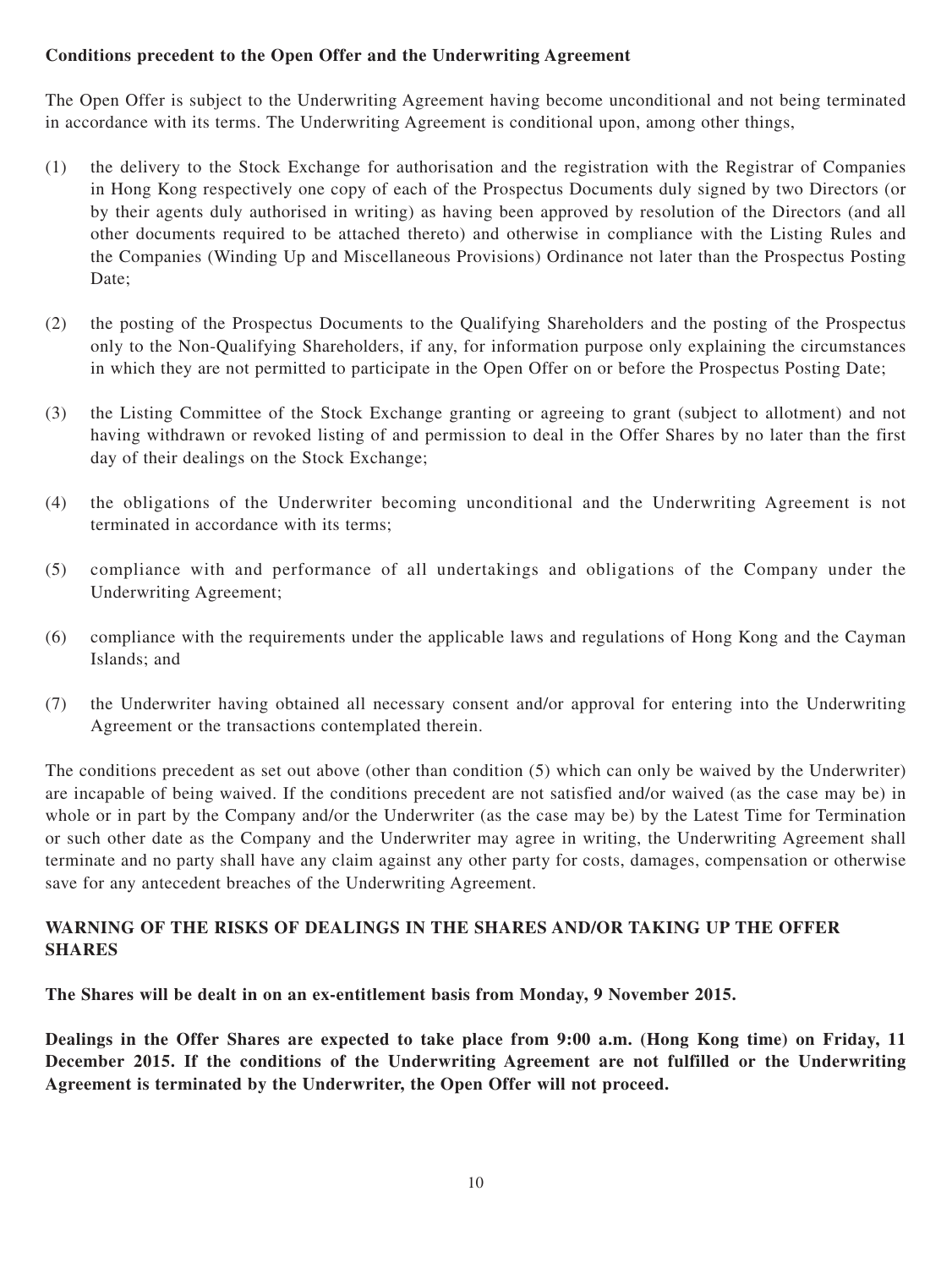**Any Shareholders or other persons contemplating selling or purchasing the Offer Shares who are in any doubt about their position are recommended to consult their professional advisers. Any Shareholders or other persons dealing in the Shares up to the date on which all the conditions precedent to the Open Offer are fulfilled (and the date on which the Underwriter's right of termination of the Underwriting Agreement ceases) and any persons dealing in the Offer Shares will accordingly bear the risk that the Open Offer may not become unconditional or may not proceed.**

#### **EXPECTED TIMETABLE**

The expected timetable for the Open Offer and the associated trading arrangement set out below is indicative only and has been prepared on the assumption that all the conditions set out under the paragraph headed "Conditions precedent to the Open Offer and the Underwriting Agreement" in this announcement will be fulfilled. The expected timetable for the Open Offer and the associated trading arrangement is as follows:

| Last day of dealings in Shares on a cum-entitlement basis                                                                                                   |
|-------------------------------------------------------------------------------------------------------------------------------------------------------------|
| First day of dealings in Shares on an ex-entitlement basis                                                                                                  |
| Latest time for lodging transfer of Shares in order to be qualified<br>10 November 2015                                                                     |
| Register of members of the Company closes (both dates inclusive) Wednesday, 11 November 2015<br>to Tuesday, 17 November 2015                                |
|                                                                                                                                                             |
|                                                                                                                                                             |
|                                                                                                                                                             |
| Latest Time for Acceptance and latest time for payment of<br>Offer Shares and application for excess Offer Shares4:00 p.m. on Wednesday,<br>2 December 2015 |
| Latest time for the Open Offer to become unconditional<br>(being the second business day following the Latest Time<br>3 December 2015                       |
|                                                                                                                                                             |
| Despatch of share certificates for Offer Shares and refund cheques, if any  Thursday, 10 December 2015                                                      |
| Despatch of refund cheques in respect of wholly or<br>partly unsuccessful excess applications or if the Open Offer is terminated Thursday, 10 December 2015 |
| 11 December 2015                                                                                                                                            |

All times stated in this announcement refer to Hong Kong times. Dates stated in this announcement for events in the timetable are indicative only and may be extended or varied. Any changes to the expected timetable will be announced as appropriate.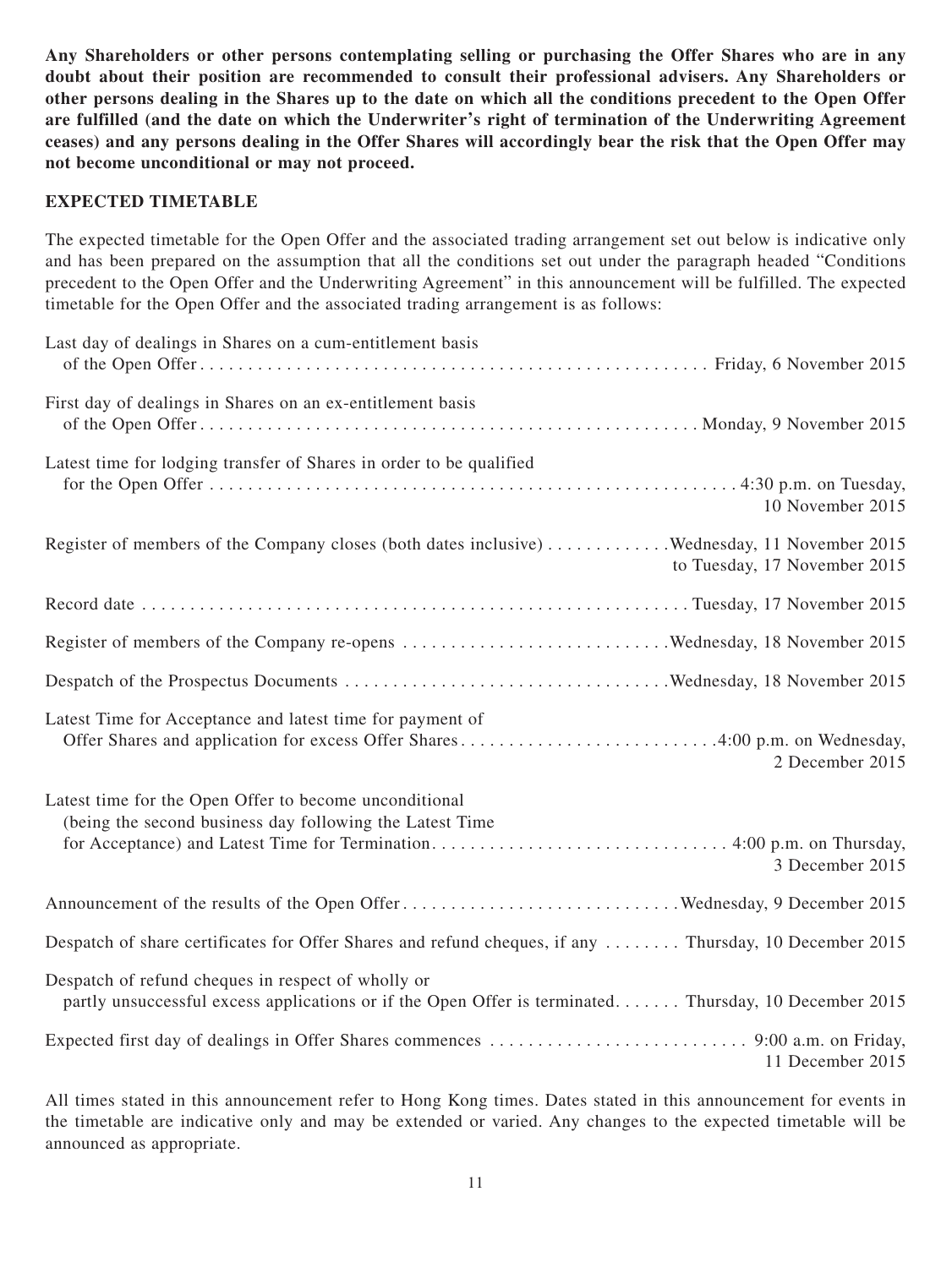#### **EFFECT OF BAD WEATHER ON THE LATEST TIME FOR ACCEPTANCE**

The Latest Time for Acceptance will be postponed if there is:

- (i) a tropical cyclone warning signal number 8 or above; or
- (ii) a black rainstorm warning

in force in Hong Kong at any local time between 9:00 a.m. and 4:00 p.m. (both Hong Kong time) on Wednesday, 2 December 2015, the Latest Time for Acceptance will be postponed to 4:00 p.m. (Hong Kong time) on the next business day which does not have either of those warnings in force in Hong Kong at any time between 9:00 a.m. and 4:00 p.m. (both Hong Kong time).

If the Latest Time for Acceptance does not take place on Wednesday, 2 December 2015, the dates mentioned in the above section headed "Expected Timetable" in this announcement may be affected. An announcement will be made by the Company in such event.

# **CHANGES IN SHAREHOLDING STRUCTURE**

The following is the shareholding structure of the Company as at the date of this announcement and immediately upon completion of the Open Offer assuming there is no change in the shareholding structure of the Company from the date of this announcement to immediately after completion of the Open Offer (for illustrative purpose only):

|                                                                                            |                                        |         | Immediately upon completion of the Open Offer                   |         |                                                                 |         |
|--------------------------------------------------------------------------------------------|----------------------------------------|---------|-----------------------------------------------------------------|---------|-----------------------------------------------------------------|---------|
|                                                                                            |                                        |         | Assuming none of                                                |         | Assuming all of                                                 |         |
|                                                                                            | As as the date<br>of this announcement |         | the Offer Shares are taken up<br>by the Qualifying Shareholders |         | the Offer Shares are taken up<br>by the Qualifying Shareholders |         |
| <b>Shareholder</b>                                                                         |                                        |         |                                                                 |         |                                                                 |         |
|                                                                                            | No. of Shares                          | %       | No. of Shares                                                   | %       | No. of Shares                                                   | $\%$    |
| Center Lab (the Underwriter) (Note 1)                                                      | 304, 324, 321                          | 26.83%  | 417,754,551                                                     | 33.48%  | 334,756,753                                                     | 26.83%  |
| BioEngine Capital Inc. (Note 2)                                                            | 123, 355, 375                          | 10.87%  | 123, 355, 375                                                   | 9.89%   | 135,690,912                                                     | 10.87%  |
| BioEngine Technology Development Inc. (Note 2)                                             | 20,838,268                             | 1.84%   | 20,838,268                                                      | 1.67%   | 22,922,094                                                      | 1.84%   |
| Sub-total                                                                                  | 448,517,964                            | 39.54%  | 561,948,194                                                     | 45.04%  | 493,369,759                                                     | 39.54%  |
| Parties acting in concert with Center Lab<br>(Others than Center Lab and its subsidiaries) |                                        |         |                                                                 |         |                                                                 |         |
| (Note 1)                                                                                   | 148,968,161                            | 13.13%  | 148,968,161                                                     | 11.94%  | 163,864,979                                                     | 13.13%  |
| Sub-total                                                                                  | 597,486,125                            | 52.67%  | 710,916,355                                                     | 56.98%  | 657, 234, 738                                                   | 52.67%  |
| Dutch Dairy Investments HK Limited (Note 3)                                                | 147,459,300                            | 13.00%  | 147,459,300                                                     | 11.82%  | 162,205,230                                                     | 13.00%  |
| Ausnutria Holdings Co Ltd (Note 4)                                                         | 86,805,450                             | 7.65%   | 86,805,450                                                      | 6.96%   | 95,485,995                                                      | 7.65%   |
| Other Shareholders                                                                         | 302,551,425                            | 26.68%  | 302,551,425                                                     | 24.24%  | 332,806,567                                                     | 26.68%  |
| Total                                                                                      | 1,134,302,300                          | 100.00% | 1,247,732,530                                                   | 100.00% | 1,247,732,530                                                   | 100.00% |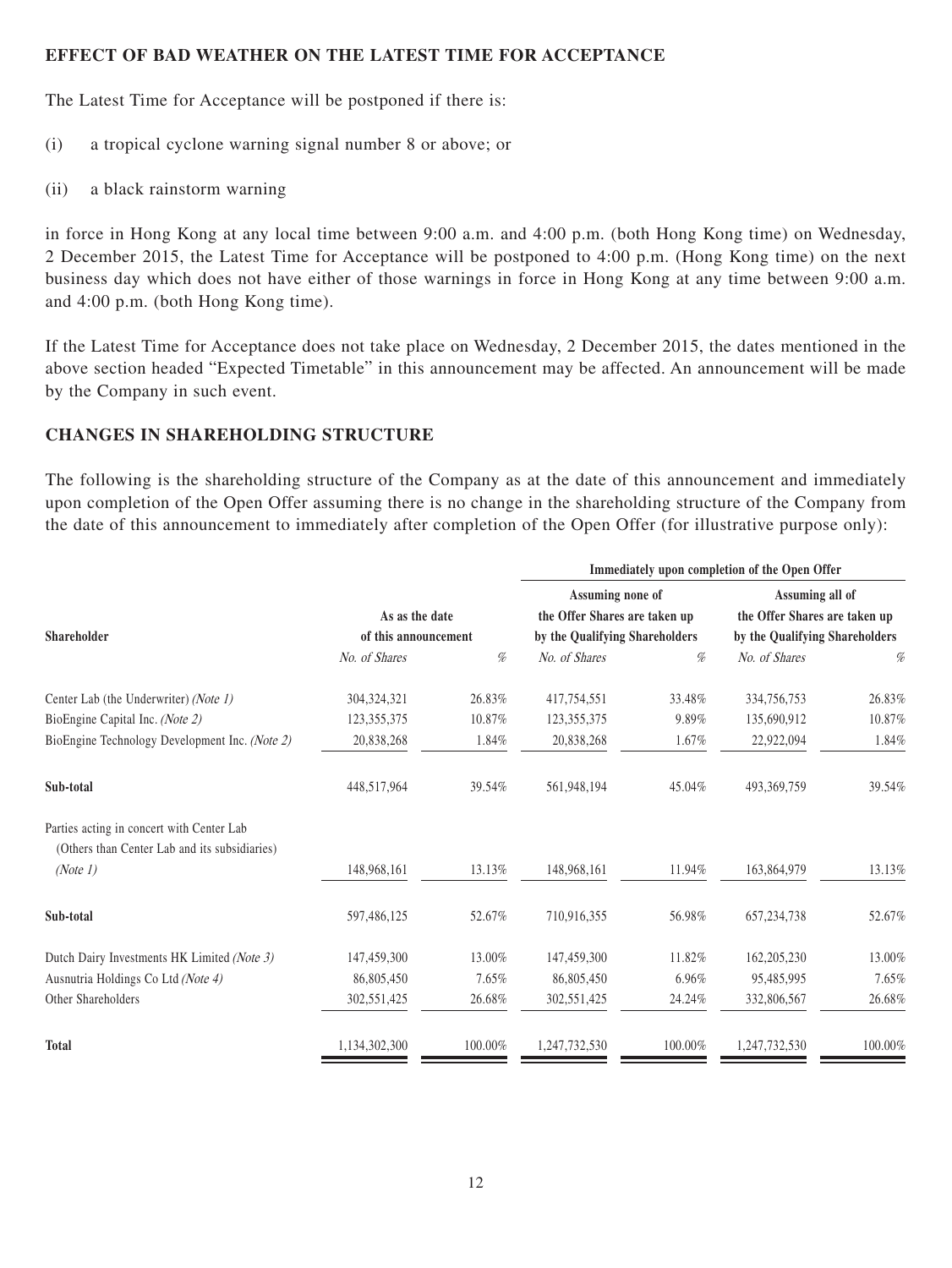#### Notes:

- 1. As at the date of this announcement, Center Lab, together with parties acting in concert with it, holds 597,486,125 Shares, representing 52.67% of the total issued share capital of the Company. For illustrative purpose only, immediately upon the completion of the Open Offer, Center Lab, together with parties acting in concert with it, will hold (i) 710,916,355 Shares, representing 56.98% of the total issued share capital of the Company (assuming none of the Offer Shares are taken up by the Qualifying Shareholders); or (ii) 657,234,738 Shares, representing 52.67% of the total issued share capital of the Company (assuming all of the Offer Shares are taken up by the Qualifying Shareholders). For details of the parties acting in concert with Center Lab, please refer to the Company's announcement dated 6 August 2015.
- 2. Both BioEngine Capital Inc. and BioEngine Technology Development Inc. are non-wholly owned subsidiaries of Center Lab.
- 3. Dutch Dairy Investments HK Limited is non-wholly owned by Mr. Bartle van der Meer, the executive Director and chief executive officer of the Company.
- 4. Ausnutria Holdings Co Ltd is wholly-owned by Mr. Yan Weibin, the executive Director and chairman of the Company.

**Shareholders and public investors should note that the above changes in shareholding structure of the Company are for illustration purpose only and the actual change in the shareholding structure of the Company upon completion of the Open Offer is subject to various factors including, among other things, the results of acceptance of the Open Offer.**

#### **REASONS FOR THE OPEN OFFER AND INTENDED USE OF PROCEEDS**

The Company acts as an investment holding company of the Group. The Group is principally engaged in the production, marketing and distribution of paediatric milk formula products. The Group is also engaged in the dairy industry in the Netherlands with activities ranging from research and development, milk collection, processing, production, packaging, marketing and sales of dairy products to customers in the Netherlands and other overseas countries.

The gross proceeds of the Open Offer (before expenses) are approximately HK\$249.55 million and net proceeds of the Open Offer (after expenses) are estimated to be approximately HK\$248.35 million. The net proceeds from the Open Offer will be applied as to (i) approximately HK\$130.00 million for the financing the construction of the Group's new production facilities in the Netherlands, (ii) approximately HK\$50.00 million for the repayment of the Group's borrowings in the Netherlands and (iii) approximately HK\$50.00 million for the investment in any potential investment opportunities as may be identified from time to time. The balance of the net proceeds from the Open Offer will be applied as the Group's general working capital.

The Board considers that it is prudent to finance the Group's long term growth by long term financing, preferably in the form of equity which will not increase the Group's finance costs. In addition, the Board believes that the Open Offer will enable the Group to strengthen its capital base and enhance its financial position for future strategic investments as and when such opportunities arise.

The Board considers that the Open Offer will give the Qualifying Shareholders the opportunity to maintain their shareholding interests in the Company.

The Directors are of the view that fund raising through the Open Offer is in the interests of the Company and the Shareholders as a whole. Further, the Directors (including the independent non-executive Directors) consider the terms of the Open Offer, including the Subscription Price, to be fair and reasonable and in the interests of the Company and the Shareholders as a whole.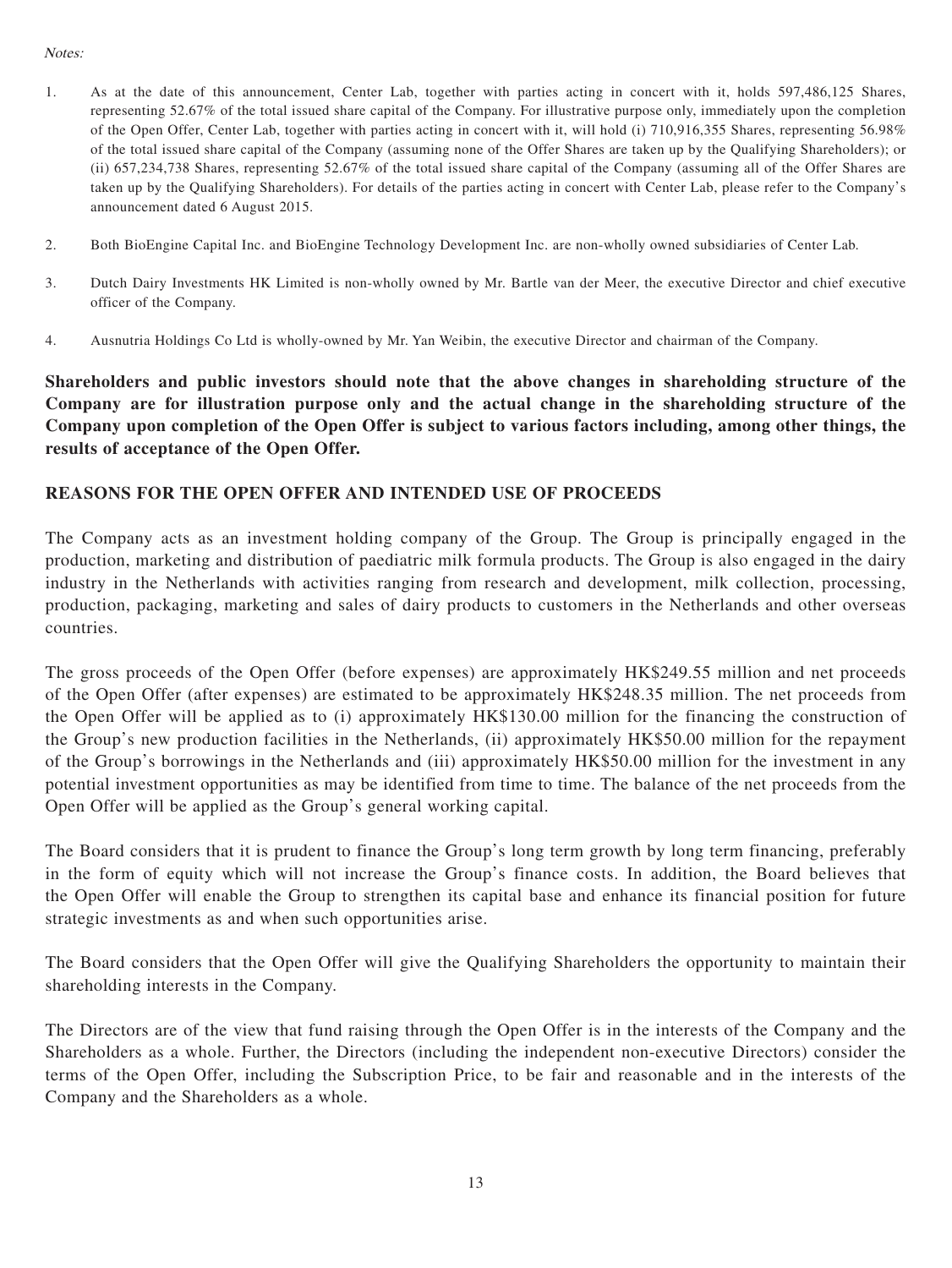# **FUND-RAISING ACTIVITIES BY THE COMPANY DURING THE PAST 12 MONTHS IMMEDIATELY PRECEDING THE DATE OF THIS ANNOUNCEMENT**

The Company has not conducted any equity fund raising exercise during the past twelve months immediately preceding the date of this announcement.

## **IMPLICATIONS UNDER THE LISTING RULES**

Since the Open Offer will not increase the issued share capital or the market capitalisation of the Company by more than 50% (on its own or when aggregated with any other open offers or rights issues announced by the Company (i) within the twelve month period immediately preceding this announcement or (ii) prior to such twelve month period where dealing in respect of the Shares issued pursuant thereto commenced with such twelve month period, together with any bonus securities, warrants or other convertible securities (assuming full conversion) granted or to be granted to the Shareholders as part of such rights issues or open offers, pursuant to Rule 7.24(5) of the Listing Rules, the Open Offer itself is not subject to the Shareholders' approval.

As at the date of this announcement, since Center Lab is a Shareholder who, together with its two non-wholly owned subsidiaries, are interested in a total of 448,517,964 Shares, representing approximately 39.54% interest in the Company, and Center Lab is held as to approximately 13.00% by Mr. Lin Jung-Chin (being the executive Director of both the Company and Center Lab), Center Lab is a connected person of the Company. Accordingly, the transaction contemplated under the Underwriting Agreement constitutes a connected transaction of the Company under Chapter 14A of the Listing Rules. There is no payment of underwriting commission to Center Lab under the Underwriting Agreement.

Pursuant to Rule 14A.92(2) of the Listing Rules, provided that Rule 7.21(2) of the Listing Rules has been complied with, the allotment and issue of the Underwritten Shares to Center Lab (as Underwriter) pursuant to the Underwriting Agreement will be exempted from the reporting, announcement and independent shareholders' approval requirements of Chapter 14A of the Listing Rules. As the Company has made arrangement for application of the Offer Shares by the Qualifying Shareholders in excess of their assured entitlements under the Open Offer as referred to in Rule 7.21(1) of the Listing Rules, Rule 7.21(2) of the Listing Rules has been complied with and the allotment and issue of the Underwritten Shares to Center Lab (as Underwriter) pursuant to the Underwriting Agreement will be exempt from the reporting, announcement and independent shareholders' approval requirements under Chapter 14A of the Listing Rules.

As Mr. Lin Jung-Chin has material interest in the Underwriting Agreement and the transactions contemplated thereunder, he had abstained from voting on the resolutions of the Board to approve the Underwriting Agreement and the transactions contemplated thereunder.

#### **DEFINITIONS**

| "acting in concert"   | has the meaning ascribed thereto under the Hong Kong Code on Takeovers and<br>Mergers                                                                                                          |
|-----------------------|------------------------------------------------------------------------------------------------------------------------------------------------------------------------------------------------|
| "Application Form(s)" | the form(s) of application to be issued to the Qualifying Shareholders to apply<br>for the Offer Shares for their Shareholders' assured entitlement under the<br>Open Offer in the agreed form |
| "associates"          | has the meaning ascribed thereto under the Listing Rules                                                                                                                                       |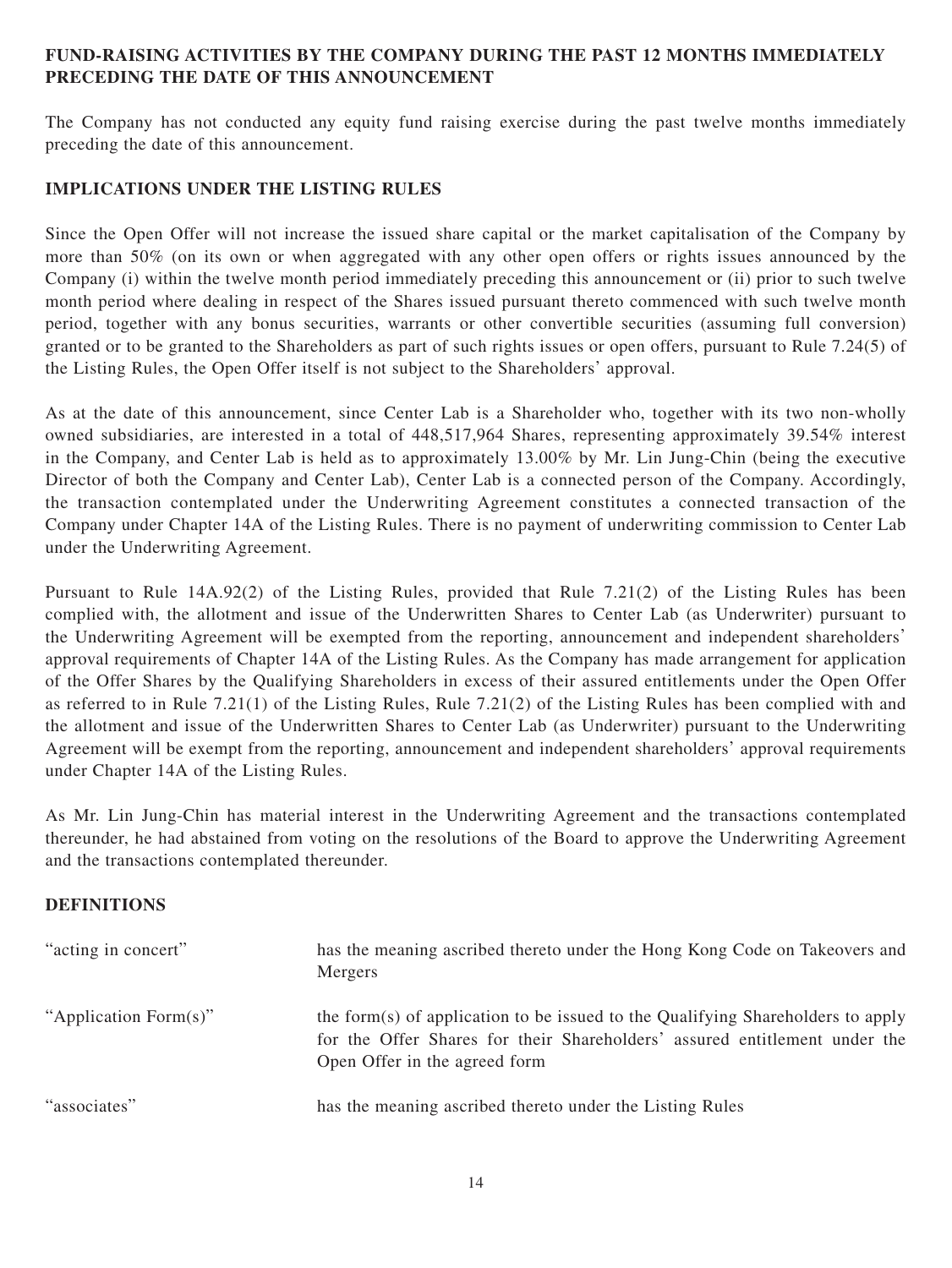| "Board"                          | the board of Directors                                                                                                                                                                                                                                                                                                                                        |
|----------------------------------|---------------------------------------------------------------------------------------------------------------------------------------------------------------------------------------------------------------------------------------------------------------------------------------------------------------------------------------------------------------|
| "business day"                   | a day (other than a Saturday, Sunday or public holiday or a day on which a<br>tropical cyclone warning signal number 8 or above or black rainstorm warning<br>is hoisted in Hong Kong between 9:00 a.m. to 4:00 p.m. (both Hong Kong<br>time)) on which licensed banks in Hong Kong are generally open for business<br>throughout their normal business hours |
| "CCASS"                          | the Central Clearing and Settlement System established and operated by<br><b>HKSCC</b>                                                                                                                                                                                                                                                                        |
| "Center Lab" or<br>"Underwriter" | Center Laboratories, Inc., a company incorporated in Taiwan with limited<br>liability and the shares of which are listed on Taiwan's GreTai Securities<br>Market and a controlling shareholder of the Company                                                                                                                                                 |
| "Company"                        | Ausnutria Dairy Corporation Ltd (Stock code: 1717), a company incorporated<br>in the Cayman Islands with limited liability and the Shares of which are listed<br>on the Stock Exchange                                                                                                                                                                        |
| "connected person"               | has the meaning ascribed thereto under the Listing Rules                                                                                                                                                                                                                                                                                                      |
| "Director(s)"                    | the director(s) of the Company                                                                                                                                                                                                                                                                                                                                |
| "EAF $(s)$ "                     | the excess application form(s) to be issued to the Qualifying Shareholders,<br>pursuant to which the Qualifying Shareholders may apply for the Offer Shares<br>in excess of such Shareholders' assured entitlement under the Open Offer in<br>the agreed form                                                                                                 |
| "Group"                          | the Company and its subsidiaries                                                                                                                                                                                                                                                                                                                              |
| "HK\$"                           | Hong Kong Dollars, the lawful currency of Hong Kong                                                                                                                                                                                                                                                                                                           |
| "HKSCC"                          | Hong Kong Securities Clearing Company Limited                                                                                                                                                                                                                                                                                                                 |
| "Hong Kong"                      | the Hong Kong Special Administrative Region of the PRC                                                                                                                                                                                                                                                                                                        |
| "Last Trading Day"               | 28 October 2015, being the last trading day of the Shares prior to the release<br>of this announcement                                                                                                                                                                                                                                                        |
| "Latest Time for Acceptance"     | 4:00 p.m. (Hong Kong time) on 2 December 2015 or such later date as the<br>Company and the Underwriter may agree as the latest time for acceptance of<br>the application and payment for the Offer Shares and application and payment<br>for the excess Offer Shares                                                                                          |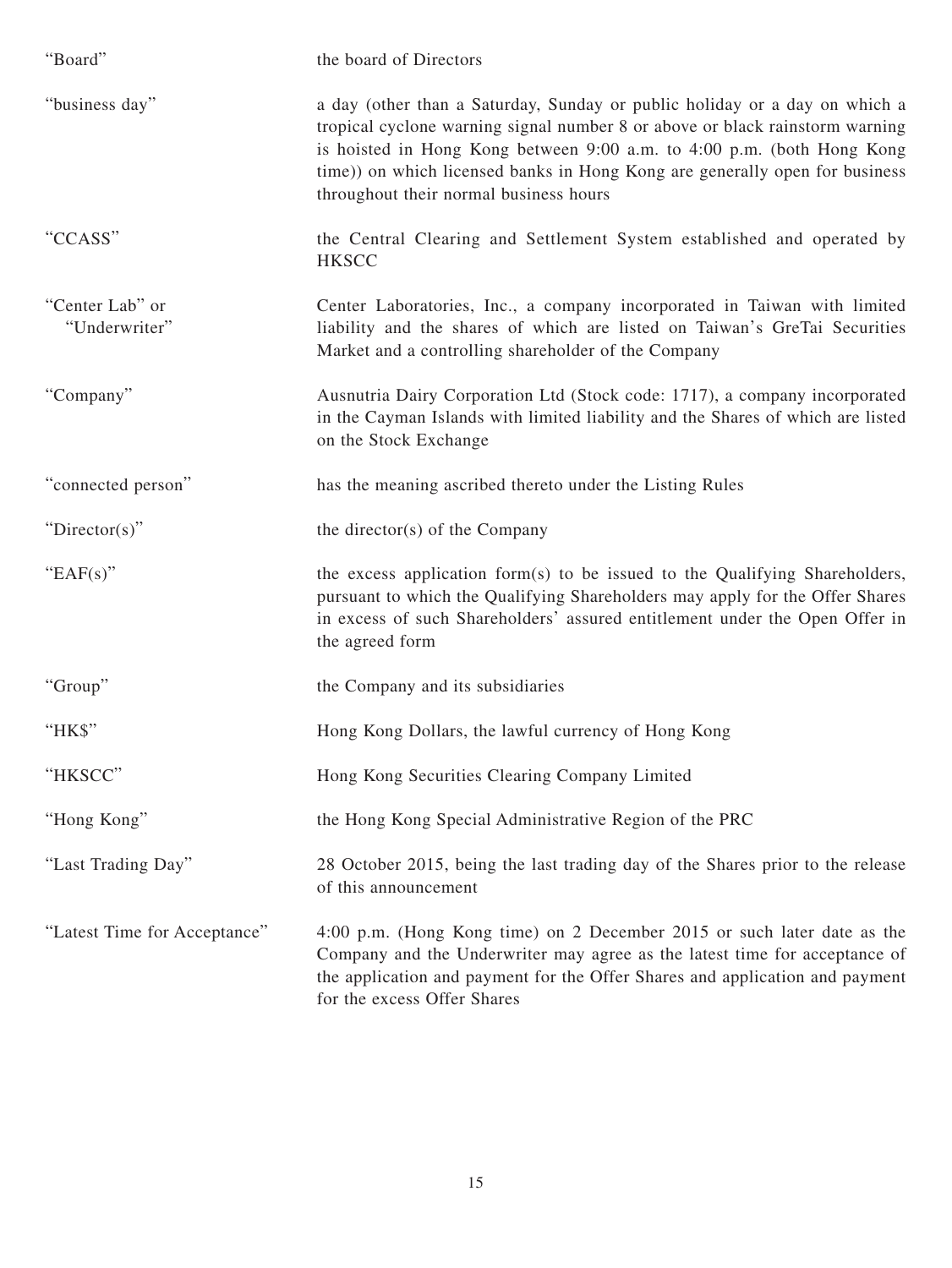| "Latest Time for Termination"      | 4:00 p.m. (Hong Kong time) on the second business day following (but<br>excluding) the Latest Time for Acceptance, i.e. 3 December 2015 or such<br>later time or date as may be agreed in writing between the Underwriter and<br>the Company, being the latest time for the Underwriter to terminate the<br><b>Underwriting Agreement</b>                                                   |
|------------------------------------|---------------------------------------------------------------------------------------------------------------------------------------------------------------------------------------------------------------------------------------------------------------------------------------------------------------------------------------------------------------------------------------------|
| "Listing Committee"                | has the meaning ascribed thereto under the Listing Rules                                                                                                                                                                                                                                                                                                                                    |
| "Listing Rules"                    | the Rules Governing the Listing of Securities on the Stock Exchange                                                                                                                                                                                                                                                                                                                         |
| "Non-Qualifying<br>Shareholder(s)" | Overseas Shareholders to whom the Company considers it necessary or<br>expedient not to offer the Offer Shares where, in the opinion of the Board<br>(having made relevant and necessary enquiries), it would or might be unlawful<br>or impracticable to offer the Offer Shares in such places on account of any<br>legal or regulatory restrictions or special formalities in such places |
| "Offer Shares"                     | 113,430,230 new Shares to be issued pursuant to the Open Offer                                                                                                                                                                                                                                                                                                                              |
| "Open Offer"                       | the proposed issue of Offer Shares on the basis of one (1) Offer Share for<br>every ten (10) existing Shares held by the Qualifying Shareholders held on the<br>Record Date at the Subscription Price, pursuant to the terms and subject to the<br>conditions of the Underwriting Agreement and the Prospectus Documents                                                                    |
| "Oversea Shareholder(s)"           | Shareholders with registered addresses as shown in the register of members of<br>the Company on the Record Date which are outside of Hong Kong                                                                                                                                                                                                                                              |
| "PRC"                              | the People's Republic of China, which, for the purpose of this announcement,<br>excludes Hong Kong, Macau Special Administrative Region of the PRC and<br>Taiwan                                                                                                                                                                                                                            |
| "Prospectus"                       | the prospectus to be issued by the Company in relation to the Open Offer                                                                                                                                                                                                                                                                                                                    |
| "Prospectus Documents"             | the Prospectus, the Application Form $(s)$ and the EAF $(s)$                                                                                                                                                                                                                                                                                                                                |
| "Prospectus Posting Date"          | 18 November 2015 or such other date as may be agreed between the<br>Underwriter and the Company for the despatch of the Prospectus Documents<br>to the Qualifying Shareholders and the Prospectus, for information only, to the<br>Non-Qualifying Shareholders, to the extent legally and practically permissible                                                                           |
| "Qualifying Shareholder(s)"        | the Shareholder(s), other than the Non-Qualifying Shareholders, whose<br>name(s) appear(s) on the register of members of the Company on the Record<br>Date                                                                                                                                                                                                                                  |
| "Record Date"                      | 17 November 2015 or such other date as may be agreed between the Company<br>and the Underwriter for the determination of the entitlements under the Open<br>Offer                                                                                                                                                                                                                           |